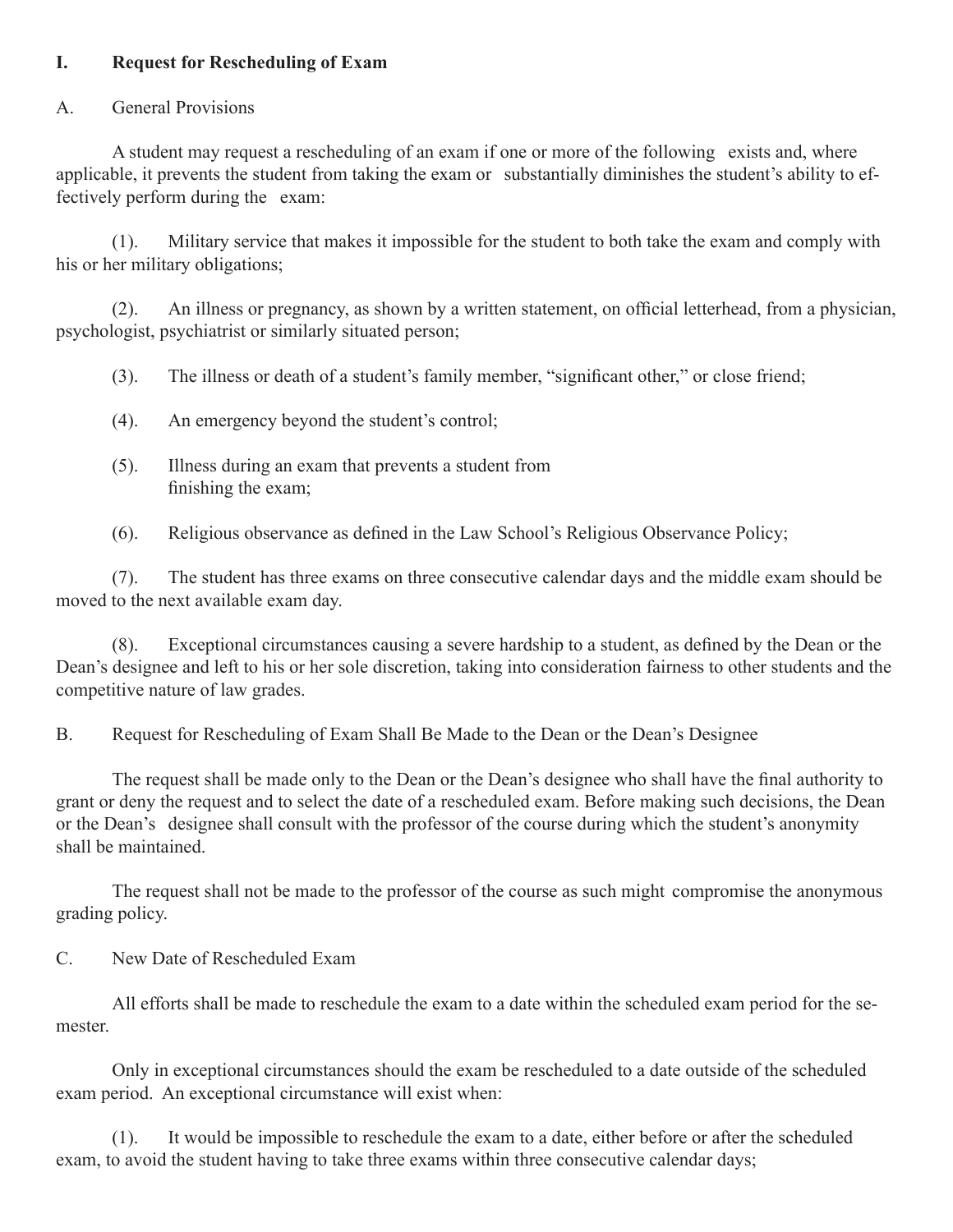(2). The condition warranting the rescheduling of the exam has not been resolved during the scheduled exam period; or

(3). There is an unusual and substantial reason warranting rescheduling outside of the scheduled exam period, as defined by the Dean or the Dean's designee and left to his or her sole discretion, taking into consideration fairness to other students and the competitive nature of law grades.

 Only in extreme situations should an exam not be rescheduled and completed before the beginning of the next semester.

## D. Procedure When A Student Becomes Ill During An Exam

1. General Provisions

 A student who starts an exam but cannot finish it because of an illness while taking the exam, shall immediate inform the professor of the course or the Law Registrar of his or her illness so that one of the them can promptly note on the exam the time when the student gave notice of the illness.

 Subsequently, the student shall submit to the Dean or the Dean's designee a written request for permission to reschedule the exam. Along with the request, the student may submit a written statement, on official letterhead, from a physician, psychologist, psychiatrist or similarly situated person, stating the nature of the student's illness and whether it prevented the student from finishing the exam. The Dean or the Dean's designee may request such a written statement when it would assist him or her in making a decision to allow or not allow a rescheduling of the exam.

 In resolving the student's request, the Dean or the Dean's designee, after consultation with the law professor while maintaining the student's anonymity, shall decide in his or her sole discretion whether the student shall or shall not be allowed to reschedule the exam.

If the student's request is granted, the student will be allowed to take a rescheduled exam. If the request is denied, the professor will grade the student's unfinished answer to the exam and the grade earned on the exam will be the student's grade for the exam.

2. A Different Exam Required

 When an exam is rescheduled because of a student's illness while taking the exam, the Dean or the Dean's designee, after consultation with the professor of the course, shall decide whether a different exam will be given, taking into consideration any hardship on other students and on the professor. There shall be a presumption that a different exam will be given. A different exam, the extent possible, shall be of the same difficulty as the exam given to the other students.

# E. Decision to Give or Not Give a Different Exam

In all circumstances, except under Section  $I(C)(2)$  regarding illness during an exam, the professor, in his or her sole discretion, shall decide whether to give the same exam or a different exam, taking into consideration the hardship to other students in the course, to the student whose exam has been rescheduled, and to the professor. A different exam, to the extent possible, shall be of the same difficulty as the exam given to the other students.

F. When possible, a request for rescheduling of an exam shall be made substantially before the date of the